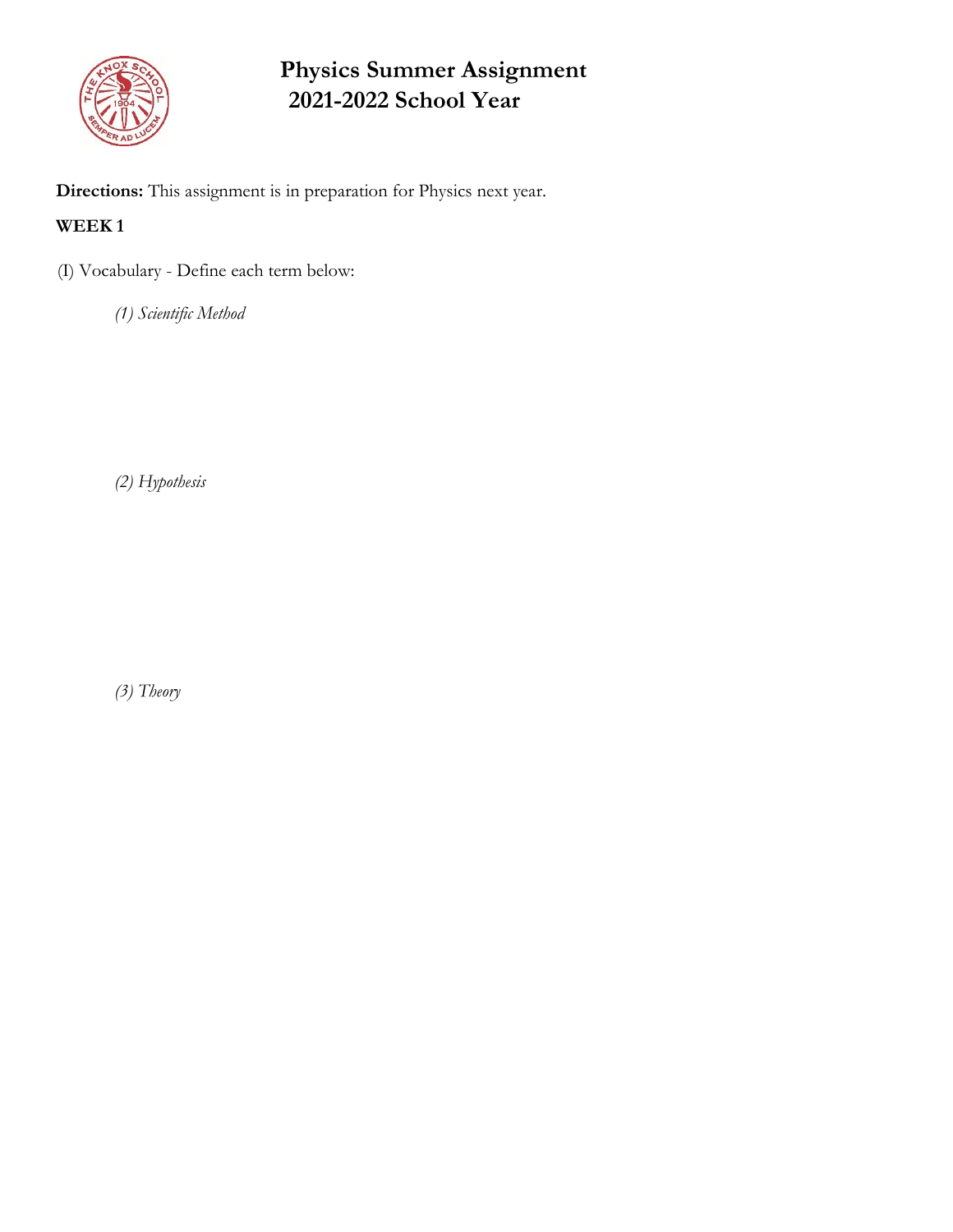(II) Data Inference - For the data below, determine the minimum, maximum, and average value of each pair of values in each row.

|                              | μ,           | $\boldsymbol{\mu}_k$ |
|------------------------------|--------------|----------------------|
| Steel on steel               | 0.74         | 0.57                 |
| Aluminum on steel            | 0.61         | 0.47                 |
| Copper on steel              | 0.53         | 0.36                 |
| Rubber on concrete           | 1.0          | 0.8                  |
| Wood on wood                 | $0.25 - 0.5$ | 0.2                  |
| Glass on glass               | 0.94         | 0.4                  |
| Waxed wood on wet snow       | 0.14         | 0.1                  |
| Waxed wood on dry snow       |              | 0.04                 |
| Metal on metal (lubricated)  | 0.15         | 0.06                 |
| Ice on ice                   | 0.1          | 0.03                 |
| Teflon on Teflon             | 0.04         | 0.04                 |
| Synovial joints in humans    | 0.01         | 0.003                |
| "All values are approximate. |              |                      |

(Disregard "Wood on wood" and "Waxed wood on wet snow.")

(III) Reading - Read the following and give 5 examples of the two types of motion:

"*Two types of circular motion are rotation and revolution. When an object turns about an internal axis—that is, an axis located within the body of the object—the motion is called rotation, or spin. Both the Ferris wheel and the skater rotate. When an object turns about an external axis, the motion is called revolution. Although the Ferris wheel rotates, the riders revolve about its axis. Earth undergoes both types of rotational motion. It revolves around the sun once every 3651 4 days,10.1.1 and it rotates around an axis passing through its geographical poles once every 24 hours."*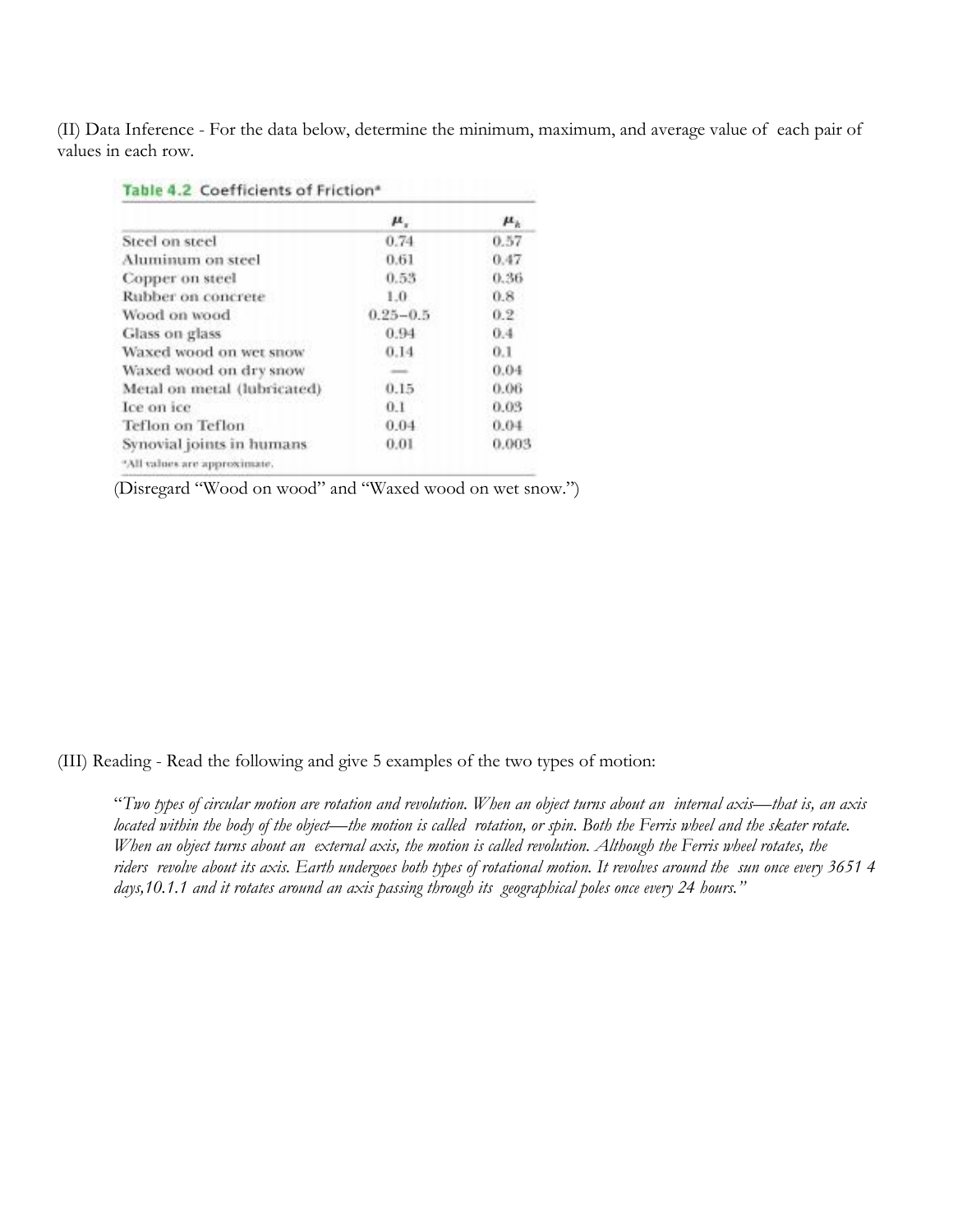# **WEEK 2**

- (I) Vocabulary Compare each pair of terms below:
	- *(1) Distance / Displacement*

*(2) Speed / Velocity*

(II) Data Inference :

- (1) Find the slope of the plot from  $t=0$  to  $t=3$  sec.
- (2) Find the slope of the plot from  $t = 3$  to  $t = 7$  sec.
- (3) Find the Area under the plot from  $t = 0$  to  $t = 10$  sec.

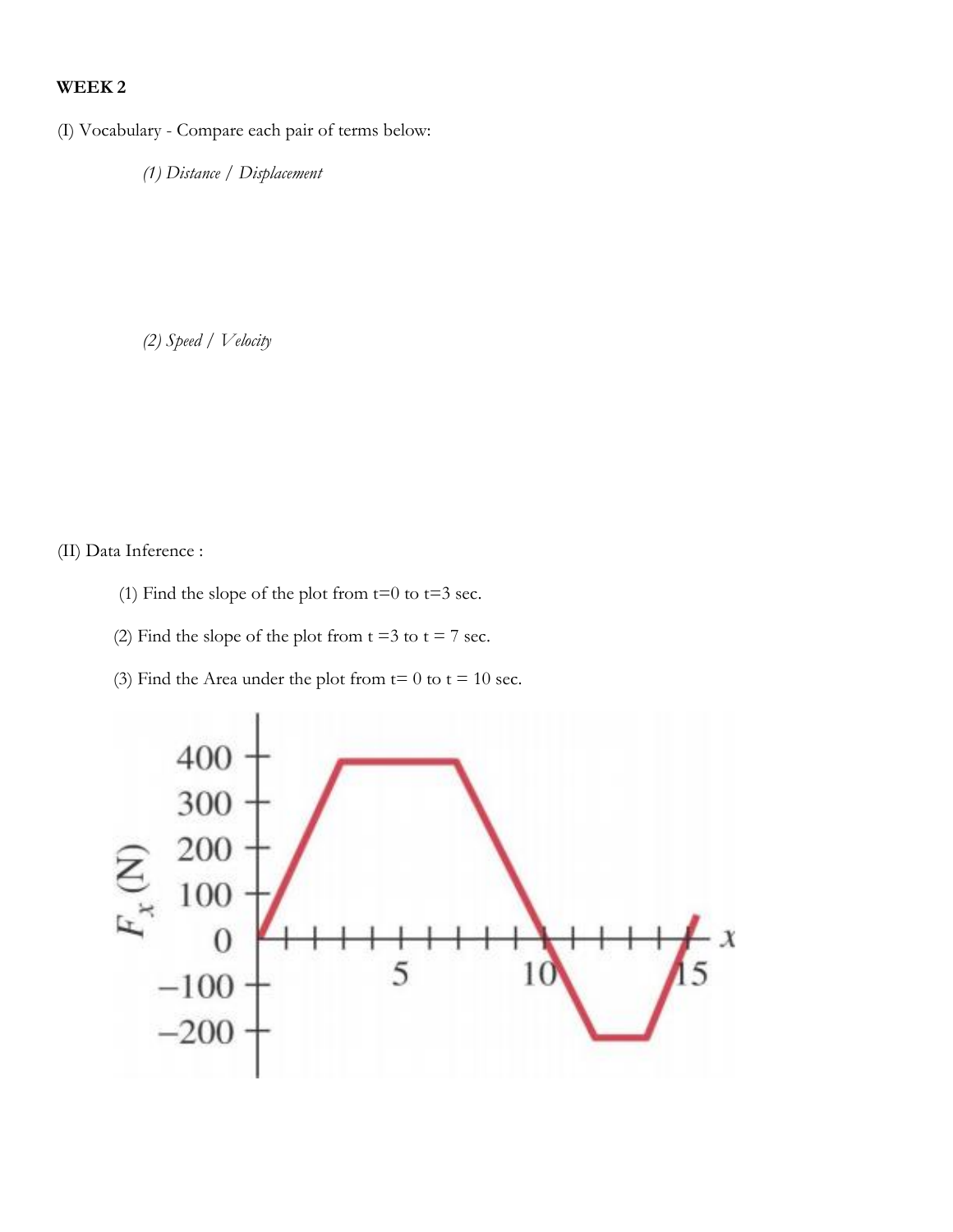(III) Reading - Read the following and define 2 physical quantities that are central topics in the article:

3

# https://www.sciencedaily.com/releases/2020/04/200424150738.htm

# **WEEK 3**

(I) Vocabulary - Define each term below:

(1) Force

(2) Vector

(3) Scalar

(4) Which of the following are scalars and which are vectors?: Speed, velocity, distance, displacement, temperature, force, and time.

(II) Data Inference :

(1) Find all sides and angles in the Right Triangle below -

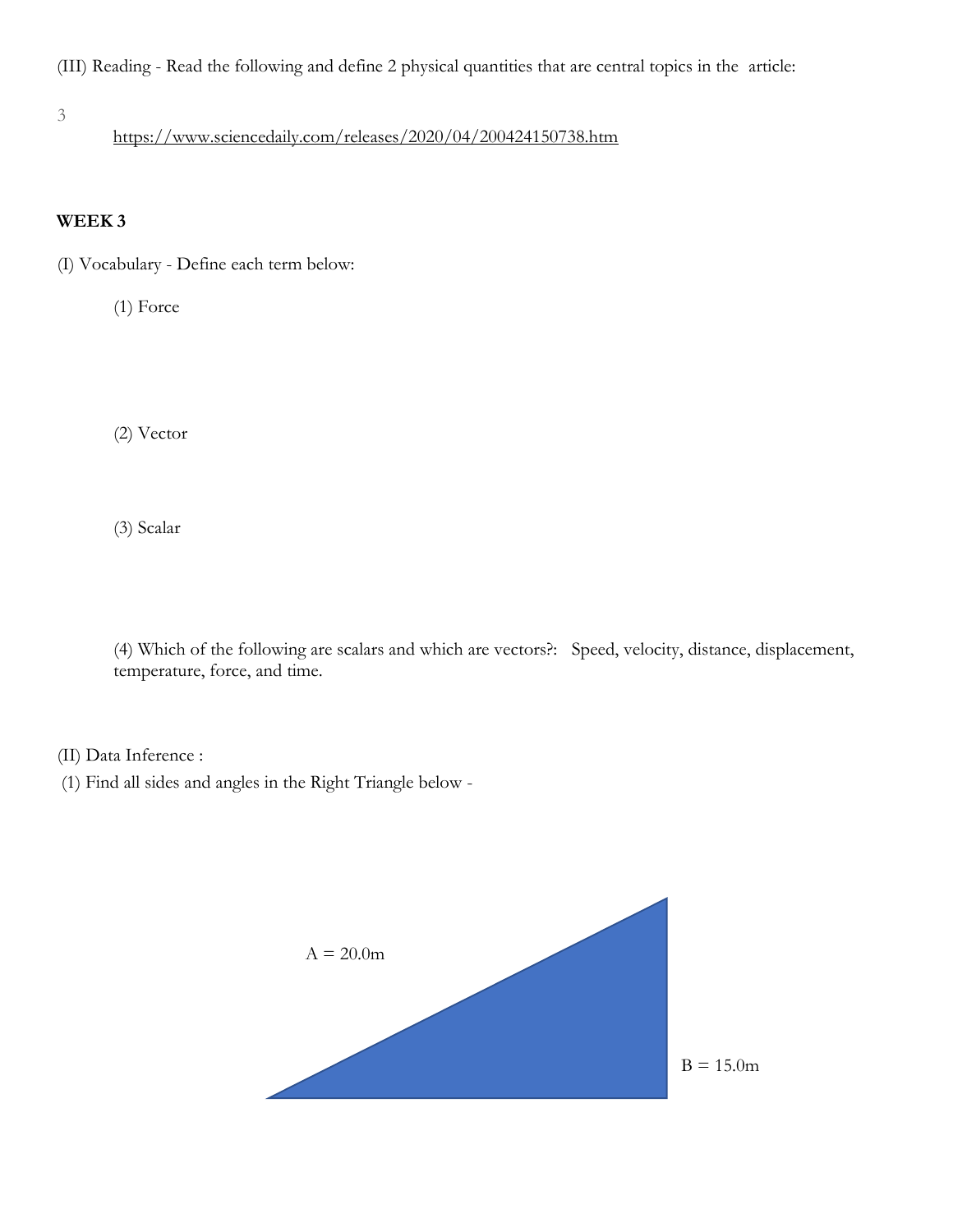(2) Calculate the perimeter and the area of the above right triangle.

(III) Reading - Read the following:

### https://openstax.org/books/college-physics/pages/1-2-physical-quantities-and-units#4132

Answer the following:

(1) How many centimeters are in 5.0 kilometers?

(2) How many seconds are in 1 day?

(3) If Density is equal to Mass / Volume, what is the density of a metal block having mass of 10. cg and sides equaling 10., 15., and 20. centimeters?

#### **WEEK 4**

(I) Vocabulary - Define each term below:

(1) Energy

(2) Work

(3) Power

#### (II and III) Data Inference and Reading:

#### Physical Properties

*Physical properties are the characteristics of a substance that are called "observable." They are measurable, collectible information about substances that scientists can gather, record, and compare to previous recordings.*

*There are two kinds of physical properties: intensive properties and extensive properties. Intensive properties aren't dependent on the size or reach of the system. They also don't depend on the amount of the substance being measured. Extensive properties, on the other hand, show an additive relationship that builds with more matter.*

*Both intensive and extensive properties are usually only true when the amount of the sample and its divided amounts don't affect a physical or chemical process.*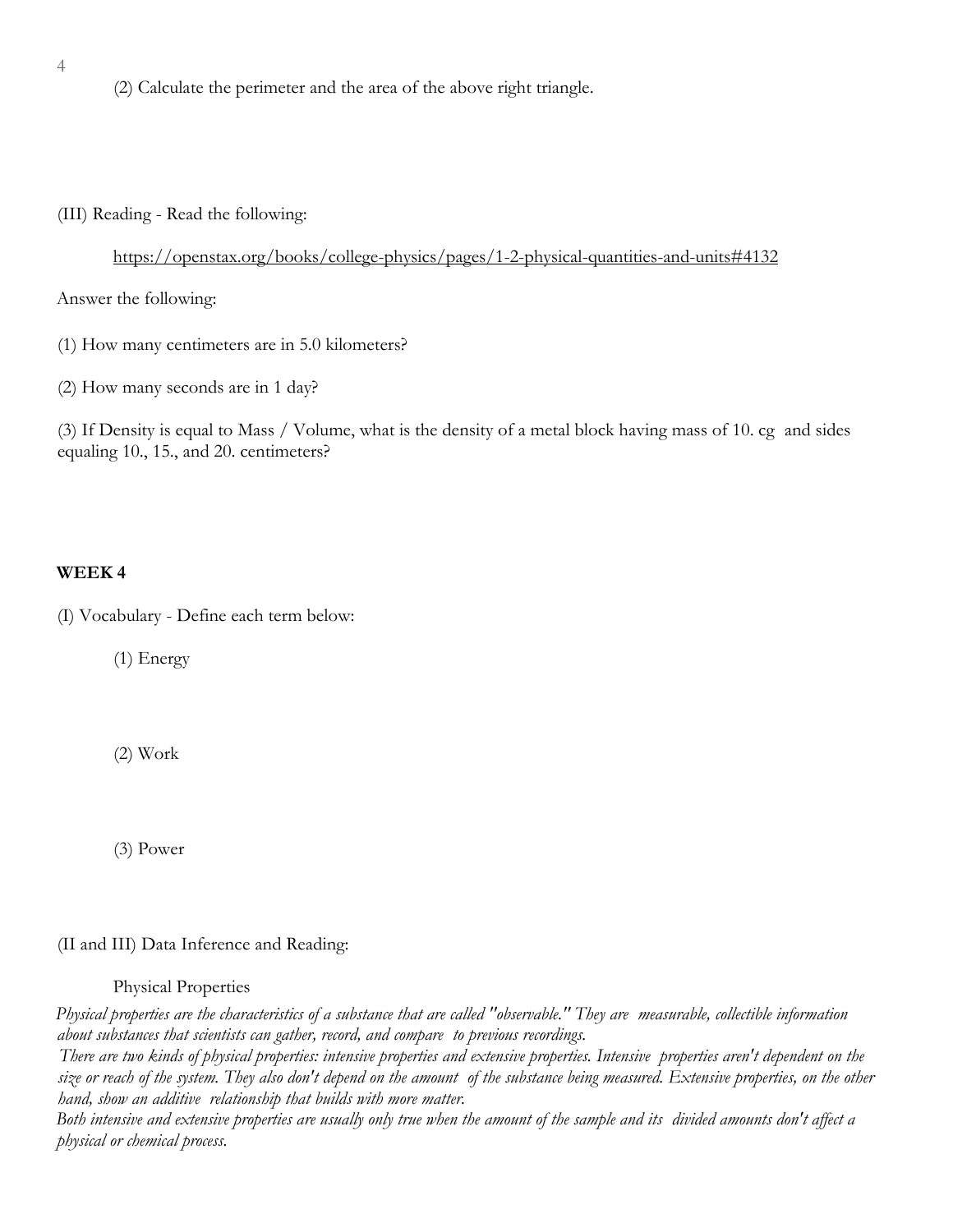Examples of Physical Properties:

*1. States of Matter*

*The boiling point, melting point, and freezing point of a substance would be considered to be a physical property. In addition, the substance's temperature would be a physical property. Also, as these properties don't change depending on the amount of the substance being tested, these would be considered intensive properties.*

*2. Units of Measurement*

*Some physical properties that can be measured for every substance include the mass, volume, density, area, elasticity, thermal conductivity, radioactive qualities, length, weight, solubility, and concentration. These properties would be considered extensive because the values would change depending on the amount present, with the exception of volume which will remain the same as the mass and volume values are changed.*

Questions:

(1) If a block of material at 150 degrees Centigrade is cut in half, does each half have the same Temperature? Same Mass? Same Volume? Same Density?

(2) Temperature of the block increases at a constant rate from 0 to 150 degrees in 15 seconds. Plot Temperature (deg Centigrade) vs Time (sec) for this heating. Find the slope of this linear plot. Use correct units.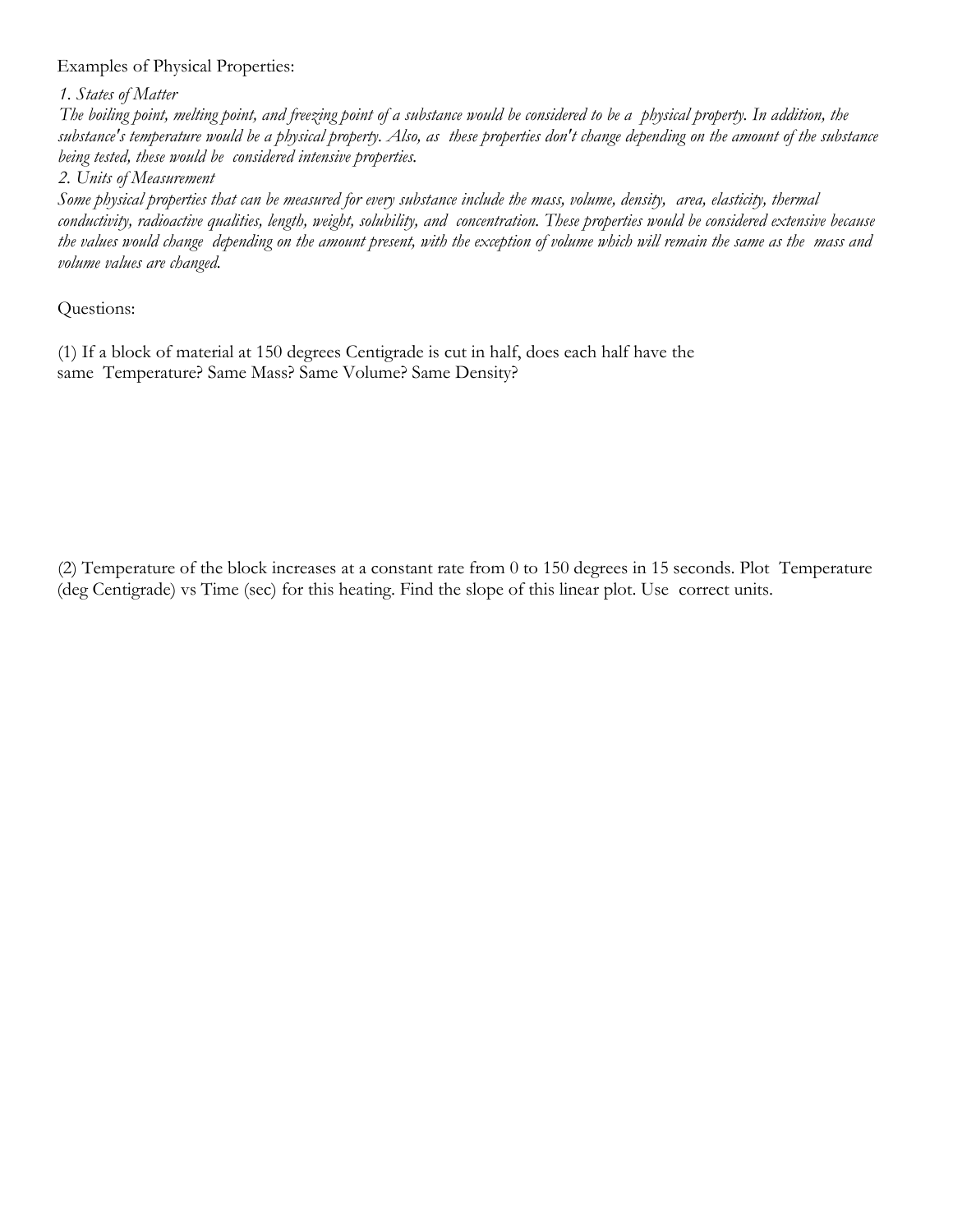#### **WEEK 5**

(I) Vocabulary - Define each term below:

(1) Momentum

(2) Impulse

(3) Impulse-Momentum Theorem

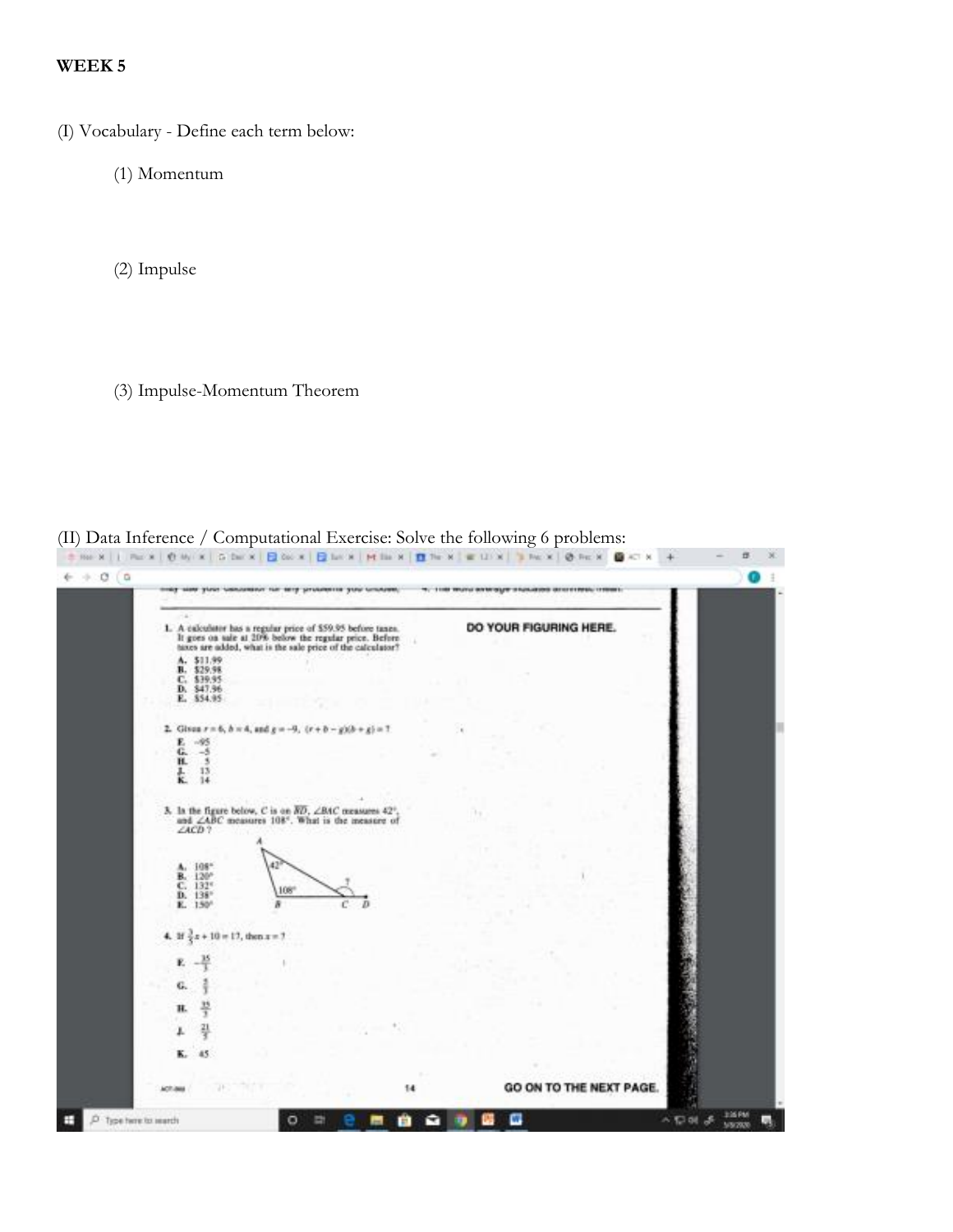#5)  $6x^2 + 8x + 2 = 0$ , Find the value of x.

#6) Find each angle to the nearest whole degree:

 $Sin A = 0.2678$ 

 $Cos B = 0.1046$ 

### **WEEK 6 and 7**

(I) Solve the following:

- 1) Convert the following numbers to scientific notation: (a) 568017; (b) 0.000309.
- 2) At a horizontal distance of 45 m from the bottom of a tree, the angle of elevation to the top of the tree is 26 degrees. How tall is the tree?
- 3) Two points in a rectangular coordinate system have the coordinates (5.0, 3.0) and (-3.0, 4.0), where the units are centimeters. Determine the distance between the two points, in centimeters.
- 4) In a certain right triangle, the two sides that are perpendicular to each other are 5.00m and 7.00m long. What is the length of the third side of the triangle?

5) In problem #4 above, what is the tangent of the angle for which 5.00 m is the opposite side?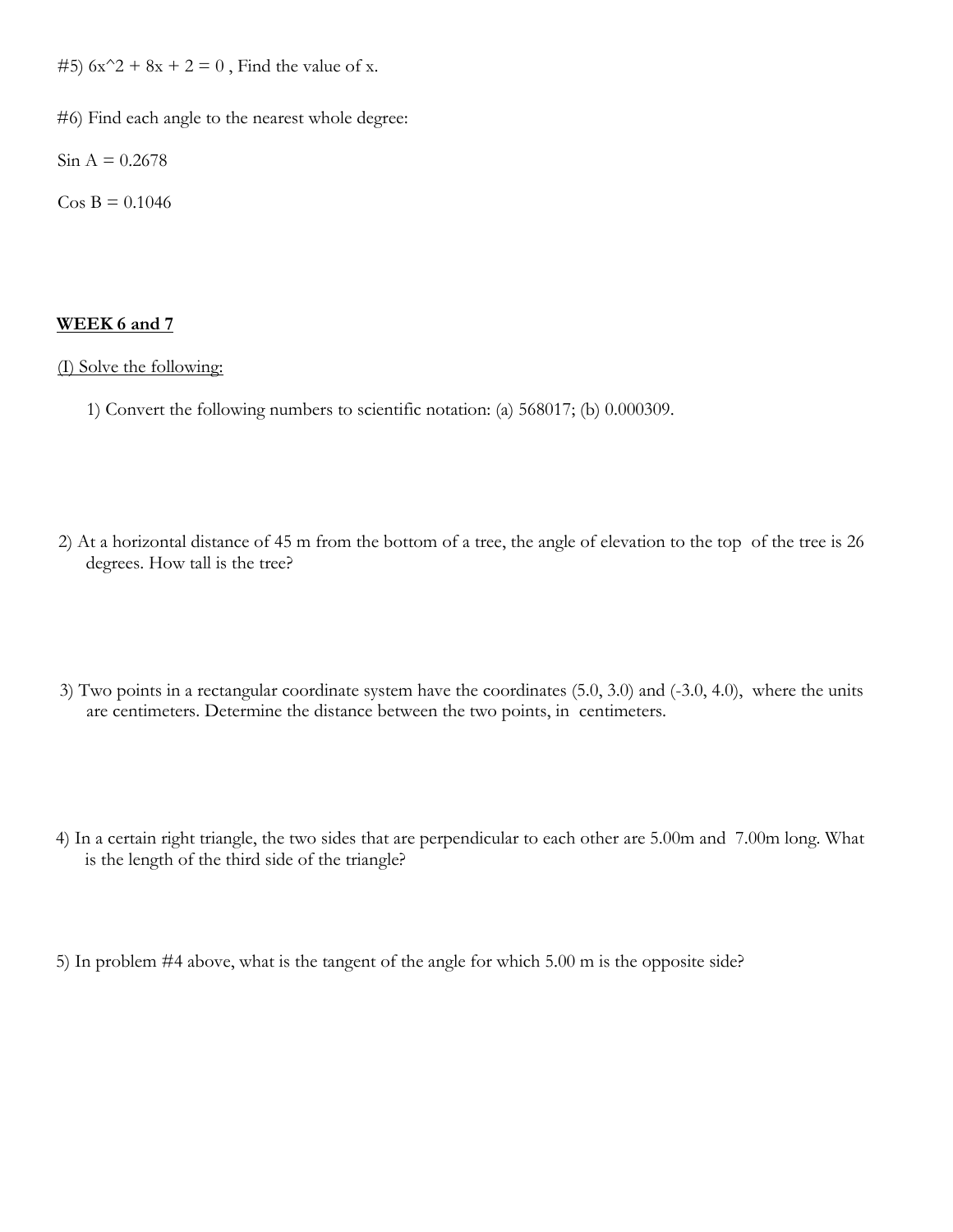(II) Reading -

Read the following article entitled "Your Favorite Units". https://physicsworld.com/a/your favourite $units/$ 

Answer the following questions. Your answers should consist of a short paragraph. Answer the questions, concisely but completely.

1. Why do most scientists prefer using the S.I. system of units?

2. Give an example that illustrates the coherence of the S.I. system.

3. Despite the advantages of the S.I. system, why are non-S.I. units still used? Give an example.

4. Create your own unit. Use it to measure something and give the measurement in your unit.

#### **WEEK 8 and 9:**

Read the following article entitled "Up in the Air, and Down, With a Twist".

Answer the following questions. Your answers should consist of a short paragraph or diagram as indicated. Answer the questions, concisely but completely.

1. Describe the motion of Mr. Onge once he leaves the ski jump.

2. Draw a free-body diagram of the skier when he or she is skiing down the ramp. (ie, draw what you think are forces on the skier (weight, friction, etc..)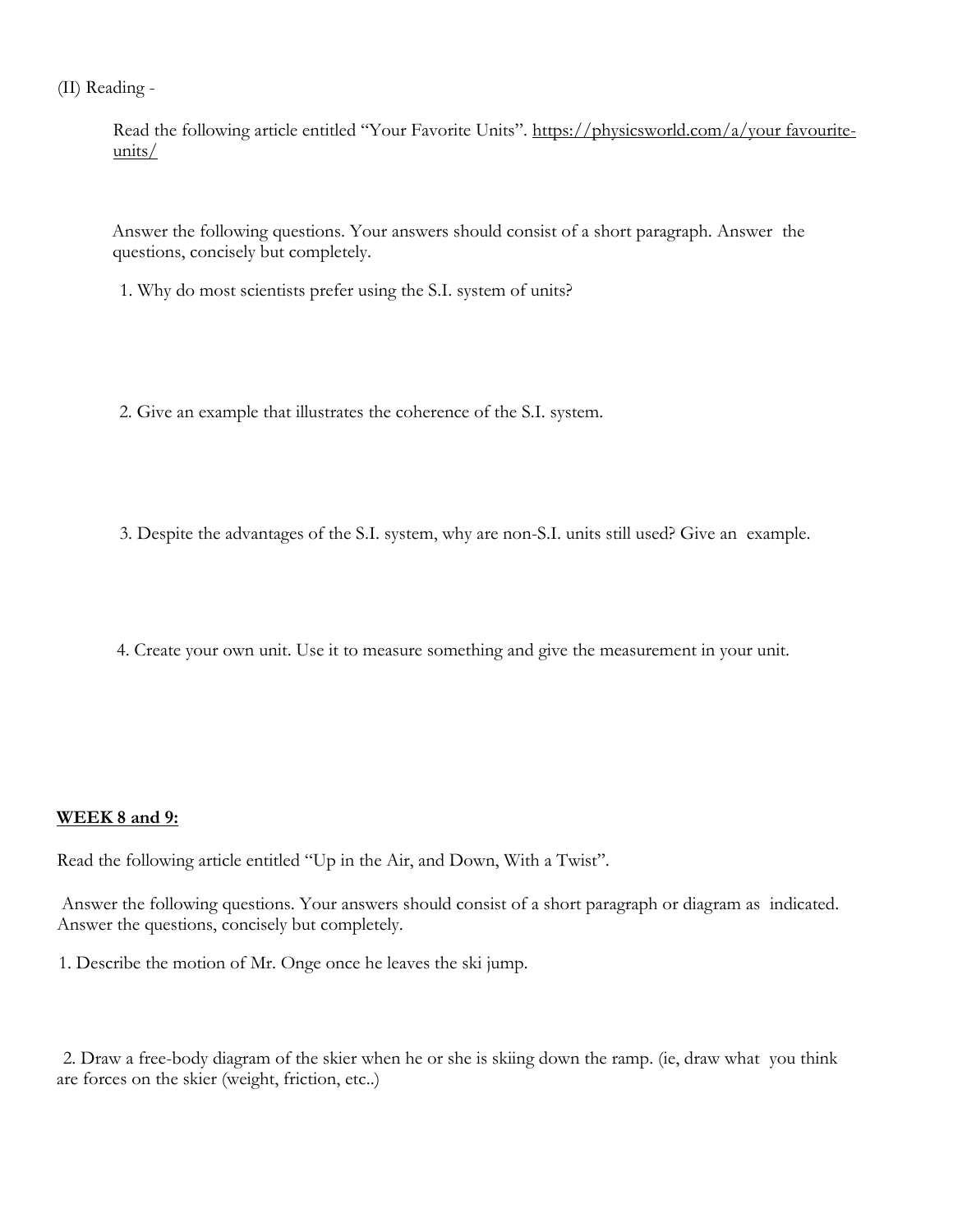3. Draw a free-body diagram of the skier when he is in the air.

4. Why does the jumper's center of mass trace out a perfect parabola?

5. In your own, words, what is angular momentum?

# **UP IN THE AIR, AND DOWN, WITH A TWIST**

February 2, 2010 By HENRY FOUNTAIN PARK CITY, Utah —

The first time you watch skiers hurtle off a curved ramp at 30 miles per hour, soaring six stories in the air while doing three back flips and up to five body twists, you can't help but think: These people are crazy.

Keep watching and you will quickly have second — and third — thoughts. You begin to notice how the skiers adjust their starting point on the inrun to reach the proper takeoff speed, how they practice odd arm movements, like giant Barbie dolls whose limbs are being manipulated by unseen hands.

Freestyle aerialists, as these athletes are known, are not actually throwing caution, along with themselves, to the winds. It is not fate that plops them down at the end of their jumps, more or less upright and safe, in a cloud of powdery snow. *It is physics, and plenty of preparation.*

Aerials, in which skiers are judged on how stylishly they perform their flips and twists and whether they stick their landings, has been an Olympic medal event since 1994 and will be featured in prime time this month at the 2010 Games in Vancouver, British Columbia. It has roots in freestyle skiing, the devil-may-care approach to the sport that started catching on in the 1960s and '70s. But aerials has developed into a serious discipline that borrows much from gymnastics.

It is two parts hot-doggery to one part Nadia Comaneci, with Isaac Newton keeping everybody honest. "The forces are pretty simple," said Adam Johnston, a physics professor at Weber State University in Ogden, Utah, who broke away from his teaching duties one recent afternoon to watch aerialists with the United States Freestyle Ski Team train at Utah Olympic Park, which was built for the 2002 Games in Salt Lake City.

"There's the force of the ramp on his skis, and the force of gravity on him," Dr. Johnston said, after Ryan St. Onge, the reigning world champion in men's aerials and a member of the Olympic team, zipped down a steep inrun, leaned back as he entered the curved ramp until he was nearly horizontal and flew off at a 70-degree angle. "That's all there is." But it is enough to create torque that sends Mr. St. Onge somersaulting backward as he takes to the air, arcing toward a landing on a steep downslope that the skiers and coaches have chopped and fluffed for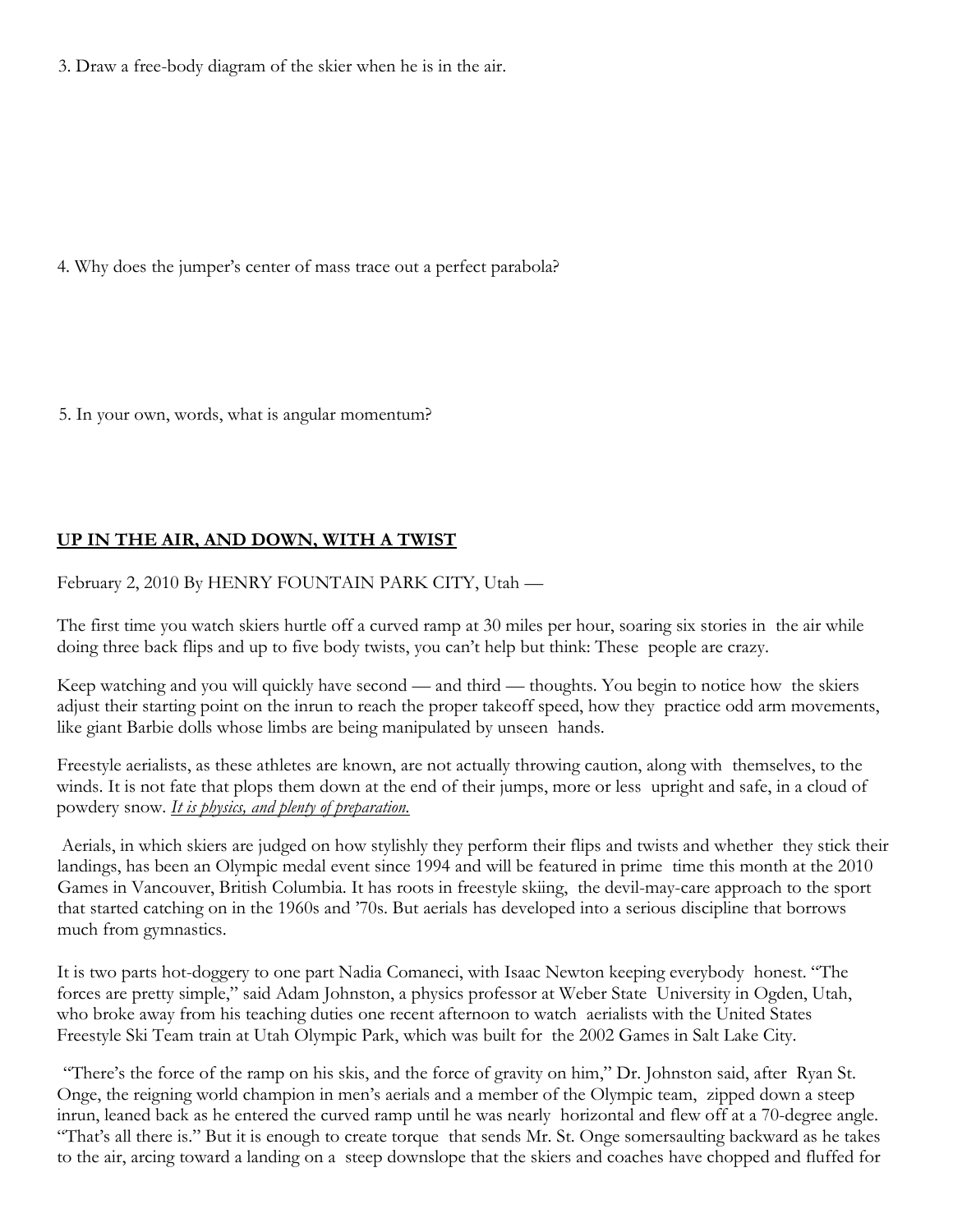safety. "Once he's in the air, the only force on him is gravity," Dr. Johnston said. "You could trace his center of mass as a perfect parabola through the whole thing. From the physics point of view, that's one of the beautiful things."

To ensure he will have sufficient rotational, or angular, momentum to see him through three flips, Mr. St. Onge raised his arms entering the ramp, distributing his mass away from his center of rotation, which is near his hips. In physics, he increased his rotational inertia, resulting in more rotational momentum. The same principle rules sports like figure skating, in which a skater speeds or slows a spin by moving the arms in or out. It is called the conservation of rotational momentum, and Mr. St. Onge, who is 26 and first joined the ski team 12 years ago, may not be able to recite the related formula — for the record, it is rotational momentum equals rotational inertia times rotational velocity — but he knows what is going on.

He will bring his knees up, for instance, on his last flip if he needs to rotate a little more for the landing. "We get longer if we're too fast with a flip, or shorter if we're too slow," Mr. St. Onge said. During a jump, he does this more or less intuitively because, like other team members, he has spent hours practicing without skis on trampolines and — in the warm months — skiing off ramps lined with a plastic snowlike surface into water. But while not in the air, Mr. St. Onge devotes a lot of time to analyzing what he does. "I probably spend 80 percent of my time thinking about it, and 20 percent doing it," he said.

His preparations extend to the ramp itself, called a kicker and made by compacting snow into a huge block and then shaping it to the curve decreed by the sport's governing body, the International Ski Federation. Over the season at the Olympic Park, the snow has been compacting further and the inrun has been building up, so that when the team showed up for several days of training the kicker was about six inches short of the required 13.5 feet. A small block of snow was added to bring it to the proper height. But this had skewed the ramp's curvature, as Mr. St. Onge, ever the perfectionist, had learned by measuring it with a digital level. "That's always the first thing I do," he said. "I do that more than most people, absolutely." Not finding the angles to his liking — parts of the curve were off by a degree or two — he spent more time carefully shaving down certain areas with a metal scraper welded to the business end of a pitchfork. "I try very hard to jump off the same ramp week to week to week," he said.

A proper ramp provides a good start to a jump. If a skier just holds his body still, the rotational momentum will result in a triple flip in layout, or nontwisting, position. While it looks death-defying, that kind of jump is kid stuff to a judge. So aerialists add body twists, rotating about a second axis, one that runs head to toe. In this training jump, Mr. St. Onge adds a full twist in both the second and third flips— a lay-full-full in the language of the sport. Aerialists have several ways to produce twisting motions, said Fred Yeadon, a professor at Loughborough University in England who studies biomechanics in sport and who made some of the first studies of aerialists at the 1988 Winter Olympics in Calgary, where freestyle skiing was a demonstration sport.

The simplest is called contact twisting — jumping and turning on takeoff. Another is through counterrotation, called hula twisting because the skier circles the hips as if using a hula hoop. "It's what cats do to land upright when they fall," Dr. Yeadon said. "Humans can do this as well. They get half a twist with every wiggle they do." But to really twist, skiers have to use the tilt method, which transfers some of the somersaulting rotational momentum to the head-to-toe spin axis. They move their arms up or down and forward or back, which tilts the body to one side. The more tilt, the faster the spin, as more momentum is transferred. A skier will usually use all three twisting methods, in combination or separately at various times in the jump. Mr. St. Onge, for example, will sometimes do half a hula near the end of his jump to slow his twist down for landing. And when doing a double-full-full-full, which requires four full twists, including two in the first flip, he will use all three methods at takeoff. "You start your motions and make them as small and efficient and strong as possible," he said, "so you can do the maximum amount of work with the least amount of movement."

So much twisting can make it harder to keep an eye on the landing area, which skiers try to do to judge their rotation and land without falling back or, worse, pitching forward. "It's all about picking that one spot," Mr. St. Onge said, "and making sure that's exactly where you're going to land." Perfect landings are rare, but so are severe crashes. "We can crash every jump of the day and not feel sore," he said. By contrast, Mr. St. Onge said, in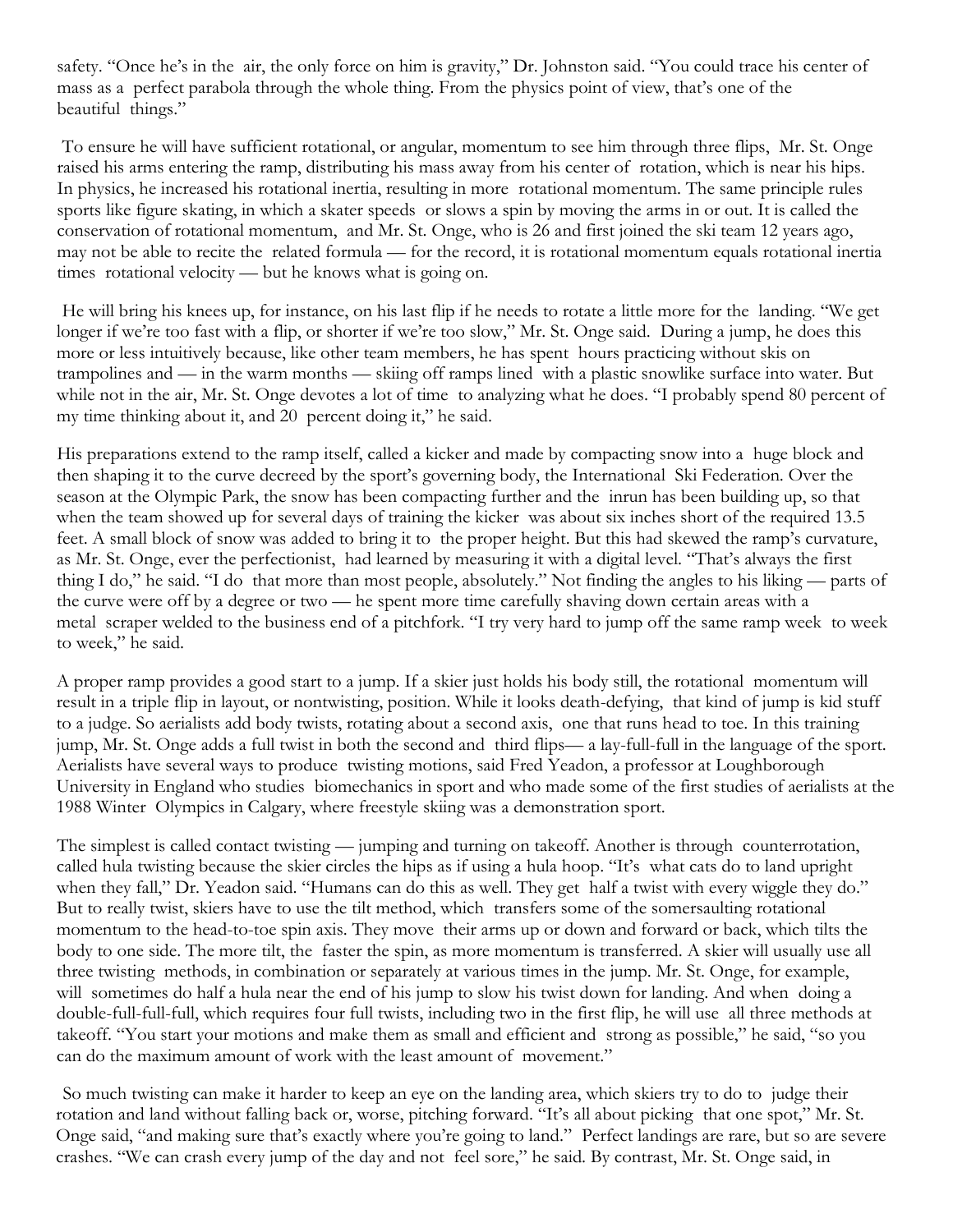"conventional" ski jumping, the Nordic kind, a skier can crash once and feel it for the rest of the year. The reason is speed. He has never been interested in trying that kind of jumping, in which skiers may reach 60 miles per hour. "It terrifies me," he said. "Flying through the air at 100 kilometers per hour just seems silly."

*Copyright 2010 The New York Times Company*

**Week #10** (I) Play the following Video on Law of Gravitation by Professor Richard Feynmann

### https://www.youtube.com/watch?v=QRE0GxT6Zbw

Answer the following questions. Your answers should consist of a short paragraph or diagram as indicated. Answer the questions, concisely but completely.

1. Describe Law of Gravitation;

2. What type of motion does the planets revolve around the Sun - describe history of the theory.

3. How are tides caused according to Prof Feynmann's lecture - who first got it right?

4. What was the experiment that determined the mass of the Earth?

5. Is the pull exactly proportional to the mass? To what accuracy?

6. What other law has a  $1/r^2$  dependency?